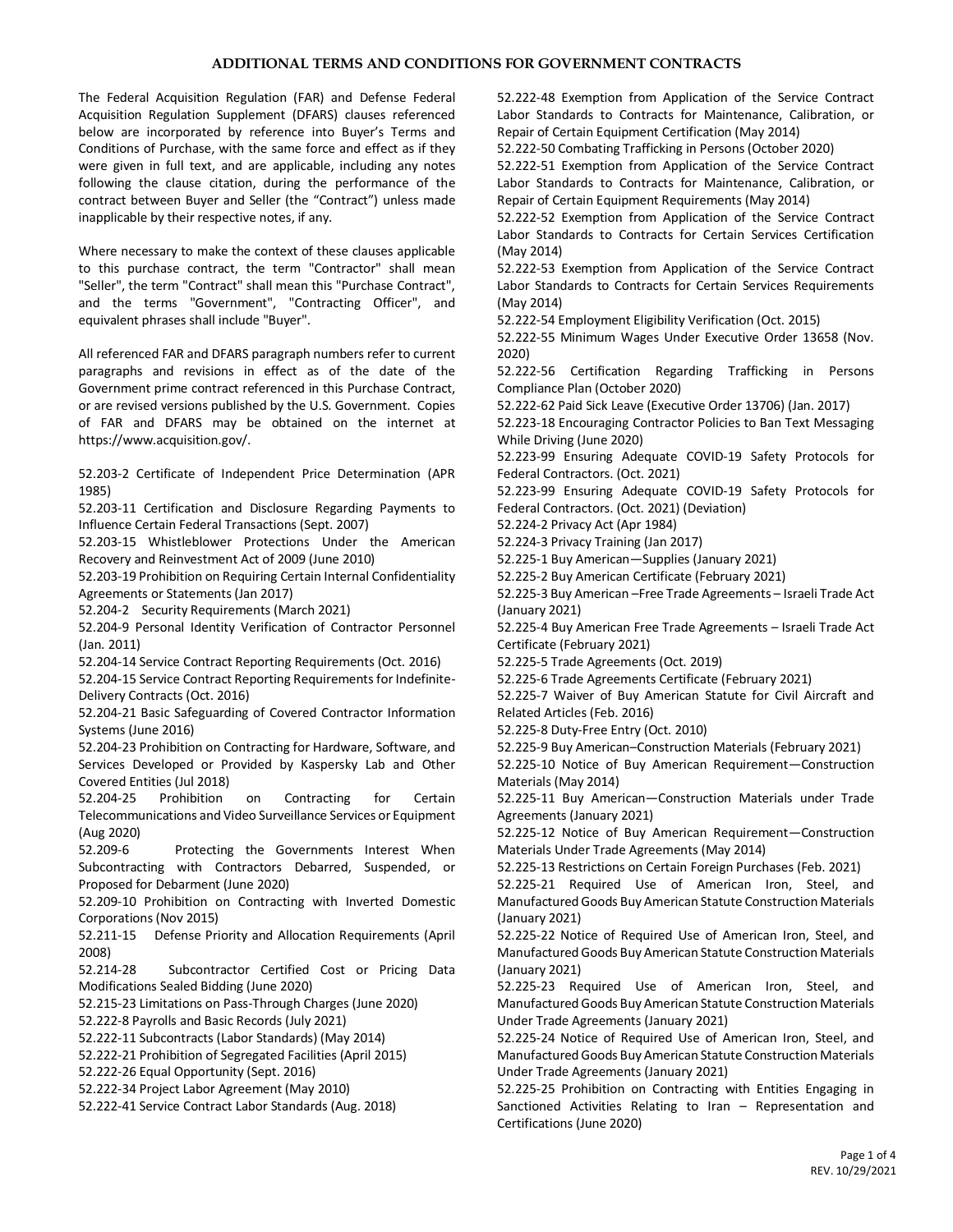52.227-1 Authorization and Consent (June 2020)

52.227-9 Refund of Royalties (Apr 1984)

52.227-20 Rights in Data SBIR Program (May 2014)

52.232-40 Providing Accelerated Payments to Small Business Subcontractors (Dec. 2013)

52.244-6 Subcontracts for Commercial Items (July 2021)

52.247-63 Preference for U.S.-Flag Air Carriers (June 2003)

52.247-64 Preference for Privately Owned U.S.-Flag Commercial Vessels (Feb 2006)

252.204-7000 Disclosure of Information. (Oct. 2016)

252.204-7009 Limitations on the Use or Disclosure of Third-Party Contractor Reported Cyber Incident Information. (Oct. 2016)

252.204-7012 Safeguarding Covered Defense Information and Cyber Incident Reporting. (December 2019)

252.204-7014 Limitations on the Use or Disclosure of Information by Litigation Support Contractors. (May 2016)

252.204-7015 Notice of Authorized Disclosure of Information for Litigation Support. (May 2016)

252.204-2018 Prohibition on the Acquisition of Covered Defense Telecommunications Equipment or Services (January 2021)

252.204-7019 Notice of NIST SP 800-171 DoD Assessment Requirements. (November 2020)

252.204-7020 NIST SP 800-171 DoD Assessment Requirements. (November 2020)

252.211-7003 Item Unique Identification and Valuation. (Mar. 2016)

252.219-7004 Small Business Subcontracting Plan (Test Program). (May 2019)

252.223-7008 Prohibition of Hexavalent Chromium. (June 2013)

252.223-7999 Ensuring Adequate COVID-19 Safety Protocols for Federal Contractors (Deviation 2021-O0009)

252.225-7000 Buy American–Balance of Payments Program Certificate. (Nov. 2014)

252.225-7001 Buy American and Balance of Payments Program. (Dec. 2017)

252.225-7007 Prohibition on Acquisition of United States Munitions List Items from Communist Chinese Military Companies. (Dec. 2018)

252.225-7009 Restriction on Acquisition of Certain Articles Containing Specialty Metals. (December 2019)

252.225-7013 Duty-Free Entry. (April 2020)

252.225-7025 Restriction on Acquisition of Forgings (Dec. 2009)

252.225-7016 Restriction on Acquisition of Ball and Roller Bearings. (June 2011)

252.225-7047 252.225-7047 Exports by Approved Community Members in Performance of the Contract (June 2013)

252.225-7048 Export-Controlled Items (June 2013)

252.227-7033 Rights in Shop Drawings (April 1966)

252.227-7037 Validation of Restrictive Markings on Technical Data (September 2016)

252.239-7010 Cloud Computing Services (Oct. 2016)

252.244-7000 Subcontracts for Commercial Items. (January 2021)

252.246-7003 Notification of Potential Safety Issues (June 2013)

252.246-7007 Contractor Counterfeit Electronic Part Detection and Avoidance System (Aug. 2016)

252.246-7008 Sources of Electronic Parts (May 2018)

The following additional clauses apply to this Contract as defined by the respective FAR clause if the value of this Contract equals or exceeds \$10,000 (for Commercial and Non-Commercial Items): 52.222-40 Notification of Employee Rights Under the National Labor Relations Act (Dec. 2010)

The following additional clauses apply to this Contract as defined by the respective FAR clause if the value of this Contract equals or exceeds \$15,000 (for Commercial and Non-Commercial Items): 52.222-36 Equal Opportunity for Workers with Disabilities (June 2020)

The following additional clauses apply to this Contract as defined by the respective FAR clause if the value of this Contract equals or exceeds \$150,000 (for Commercial and Non-Commercial Items): 52.203-12 Limitation on Payments to Influence Certain Federal Transactions (June 2020)

52.203-17 Contractor Employee Whistleblower Rights and Requirement to Inform Employees of Whistleblower Rights (June 2020)

52.222-35 Equal Opportunity for Veterans (June 2020)

52.222-37 Employment Reports on Veterans (June 2020)

52.227-2 Notice and Assistance Regarding Patent and Copyright Infringement (Jun 2020)

52.248-1 Value Engineering (Jun 2020)

The following additional clauses apply to this Contract as defined by the respective FAR clause if the value of this Contract equals or exceeds \$5,500,000 and the period of performance exceeds 120 days (for Commercial and Non-Commercial Items):

52.203-13 Contractor Code of Business Ethics and Conduct (June 2020)

52.203-14 Display of Hotline Poster(s) (June 2020)

The following additional clauses apply to this Contract as defined by the respective FAR clause if the Contract is for a Non-Commercial Item:

52.215-19 Notification of Ownership Changes (Oct. 1997)

52.225-20 Prohibition on Conducting Restricted Business Operations in Sudan – Certification (AUG 2009)

52.227-10 Filing of Patent Applications Classified Subject Matter (Dec. 2007)

52.227-11 Patent Rights Ownership by the Contractor (May 2014) 52.227-13 Patent Rights Ownership by the Government (Dec. 2007)

52.227-14 Rights in Data – General (May 2014)

52.230-2 Cost Accounting Standards (June 2020)

52.230-3 Disclosure and Consistency of Cost Accounting Practices (June 2020)

52.239-1 Privacy or Security Safeguards (Aug. 1996)

52.247-64 Preference for Privately Owned U S -Flag Commercial Vessels (Feb. 2006)

The following additional clauses apply to this Contract as defined by the respective FAR clause if the Contract equals or exceeds \$150,000 and is for a Non-Commercial Items:

52.203-6 Restrictions on Subcontractor Sales to the Government (June 2020)

52.203-7 Anti-Kickback Procedures (June 2020)

52.203-16 Preventing Personal Conflicts of Interest (June 2020)

52.215-2 Audit and Records – Negotiation (June 2020)

52.215-14 Integrity of Unit Prices (June 2020)

52.222-4 Contract Work Hours and Safety Standards Overtime Compensation (Mar. 2018)

52.227-2 Notice and Assistance Regarding Patent and Copyright Infringement (June 2020)

52.248-1 Value Engineering (June 2020)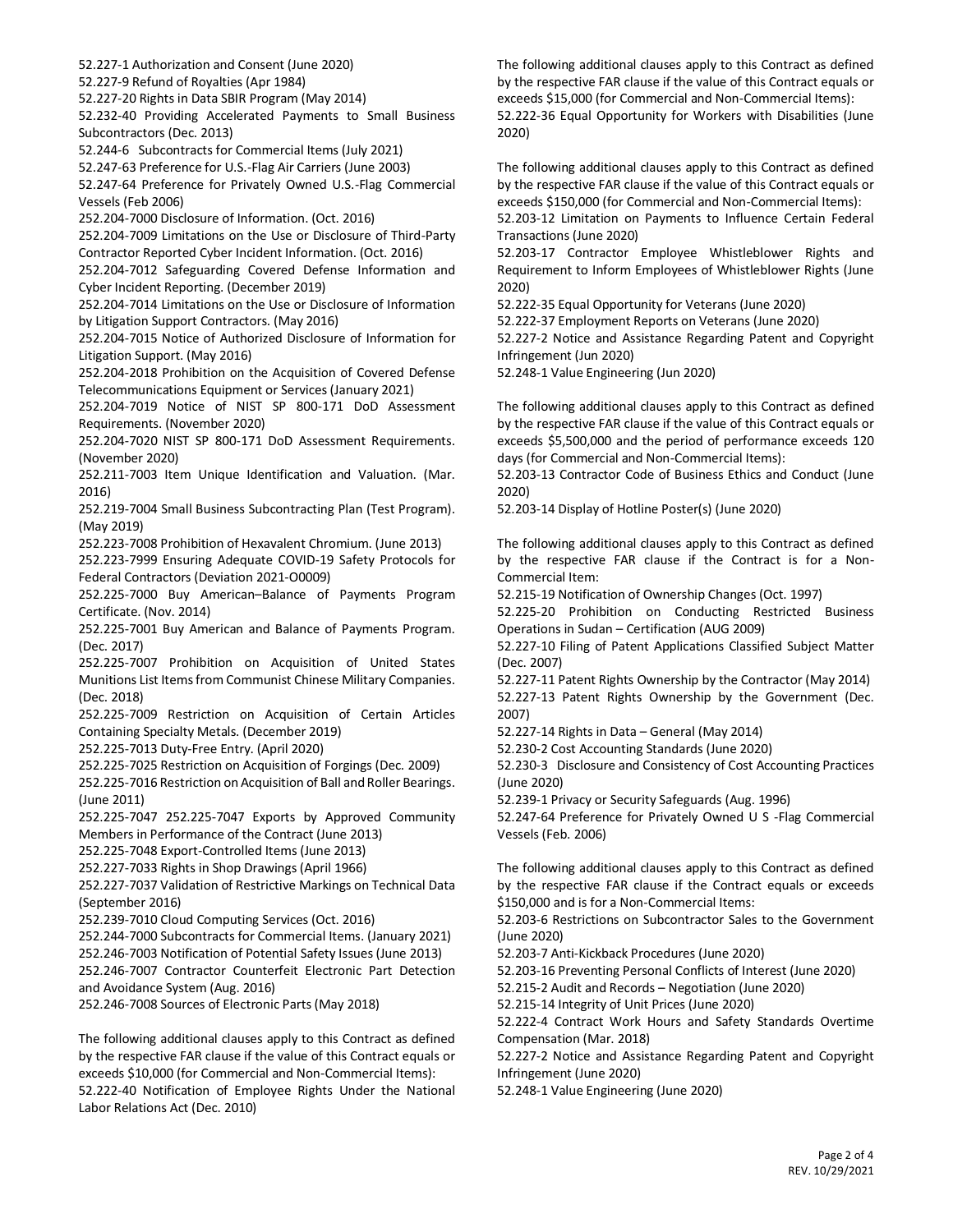The following additional clauses apply to this Contract as defined by the respective FAR clause if the Contract equals or exceeds \$750,000 and is for a Non-Commercial Item:

52.215-12 Subcontractor Certified Cost or Pricing Data (June 2020) 52.215-13 Subcontractor Certified Cost or Pricing Data – Modifications (June 2020).

The following additional clauses apply to this Contract as defined by the respective FAR clause if the Contract is Fixed Price for Non-Commercial Items:

52.246-2 Inspection of Supplies - Fixed Price (Aug 1996)

52.246-4 Inspection of Services - Fixed Price (Aug 1996)

52.246-7 Inspection of Research and Development – Fixed Price (Aug 1996).

The following additional clauses apply to this Contract as defined by the respective FAR clause if the Contract is Cost Type or Time and Material or Fixed Price Incentive for a Non-Commercial Items: 52.246-3 Inspection of Supplies - Cost Reimbursement (May 2001) 52.246-5 Inspection of Services - Cost Reimbursement (Apr 1984) 52.246-6 Inspection of Time-And-Material and Labor-Hour (May 2001)

52.246-8 Inspection of Research and Development – Cost-Reimbursement (May 2001).

52.249-14 Excusable Delays (Apr 1984)

The following additional clauses apply to this Contract as defined by the respective DFARS clause if the value of this Contract equals or exceeds \$150,000 (for Commercial and Non-Commercial Items): 252.247-7023 Transportation of Supplies by Sea. (Feb. 2019)

The following additional clauses apply to this Contract as defined by the respective FAR clause if the Contract equals or exceeds \$5,500,000 and is for a Non-Commercial Item:

252.203-7004 Display of Hotline Posters. (Aug. 2019)

The following additional clauses apply to this Contract as defined by the respective DFARS clause if the Contract is for a Non-Commercial Item:

252.203-7002 Requirement to Inform Employees of Whistleblower Rights. (September 2013)

252.227-7013 Rights in Technical Data–Noncommercial Items. (Feb. 2014)

252.227-7014 Rights in Noncommercial Computer Software and Noncommercial Computer Software Documentation. (Feb. 2014) 252.227-7016 Rights in Bid or Proposal Information. (Jan. 2011)

252.227-7018 Rights in Noncommercial Technical Data and Computer Software– Small Business Innovation Research (SBIR) Program. (Feb. 2014)

252.227-7019 Validation of Asserted Restrictions–Computer Software. (Sept. 2016)

252.227-7025 Limitations On the Use or Disclosure of Government-Furnished Information Marked with Restrictive Legends (May 2013)

252.227-7026 Deferred Delivery of Technical Data Or Computer Software (Apr 1988)

252.227-7027 Deferred Ordering of Technical Data or Computer Software (Apr 1988)

252.227-7028 Technical Data or Computer Software Previously Delivered to The Government (Jun 1995)

252.227-7037 Validation of Restrictive Markings on Technical Data. (Sept. 2016)

252.227-7038 Patent Rights–Ownership by the Contractor (Large Business). (June 2012)

252.228-7005 Mishap Reporting and Investigation Involving Aircraft, Missiles, and Space Launch Vehicles. (Nov. 2019)

The following additional clauses apply to this Contract as defined by the respective DFARS clause if the Contract equals or exceeds \$150,000 and is for a Non-Commercial Item:

252.203-7001 Prohibition on Persons Convicted of Fraud or Other Defense-Contract-Related Felonies. (Dec. 2008)

The following additional clauses apply to this Contract as defined by the respective DFARS clause if the Contract equals or exceeds \$1,000,000 and is for a Non-Commercial Item:

252.222-7006 Restrictions On the Use of Mandatory Arbitration Agreements (Dec 2010)

The following additional clauses apply to this Contract as defined by the respective DFARS clause if the Contract equals or exceeds \$50,000,000 and is for a Non-Commercial Item:

252.234-7004 Cost and Software Data Reporting System. (Nov. 2014)

The following additional clauses apply to this as defined by the respective DFARS clause if the Contract is for a Commercial Item: 252.227-7015 Technical Data–Commercial Items. (Feb. 2014)

## CERTIFICATIONS AND REPRESENTATIONS

By submitting its offer, or providing quotations to Buyer or accepting any Contract, Contractor certifies to the representations and certifications as set forth below. These certifications and representations shall apply whenever these terms and conditions are incorporated by reference in any Contract, agreement, request for quotation issued by Buyer. Contractor shall immediately notify Buyer of any change of status with regard to these certifications and representations.

252.204-7008 Compliance with Safeguarding Covered Defense Information Controls (Oct 2016). Definitions as used in this provision: Controlled technical information, covered contractor information system, covered defense information, cyber incident, information system, and technical information are defined in clause 252.204-7012, Safeguarding Covered Defense Information and Cyber Incident Reporting.

The security requirements required by contract clause 252.204- 7012, shall be implemented for all covered defense information on all covered contractor information systems that support the performance of this contract.

For covered contractor information systems that are not part of an information technology service or system operated on behalf of the Government (see 252.204-7012(b)(2)

By submission of this offer, the Contractor represents that it will implement the security requirements specified by National Institute of Standards and Technology (NIST) Special Publication (SP) 800-171 Protecting Controlled Unclassified Information in Nonfederal Information Systems and Organizations (see http://dx.doi.org/10.6028/NIST.SP.800-171) that are in effect at the time the solicitation is issued or as authorized by the contracting officer not later than December 31, 2017.

52.209-2 Prohibition on Contracting with Inverted Domestic Corporations – Representation (Nov 2015)